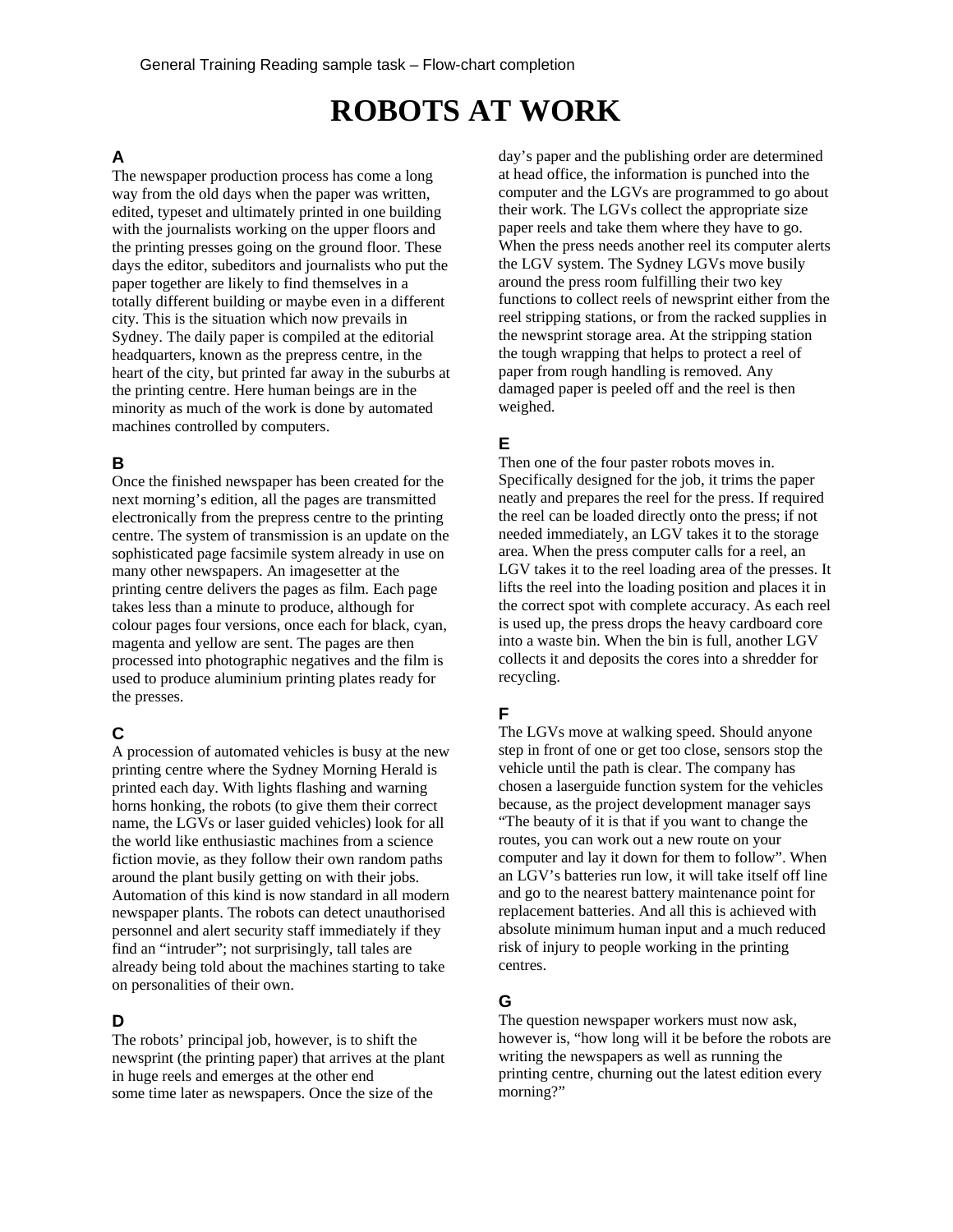*Questions 33 – 40* 

*Complete the flow-chart below.* 

*Choose NO MORE THAN THREE WORDS from the text for each answer.* 

*Write your answers in boxes 33-40 on your answer sheet.* 

# **The Production Process**